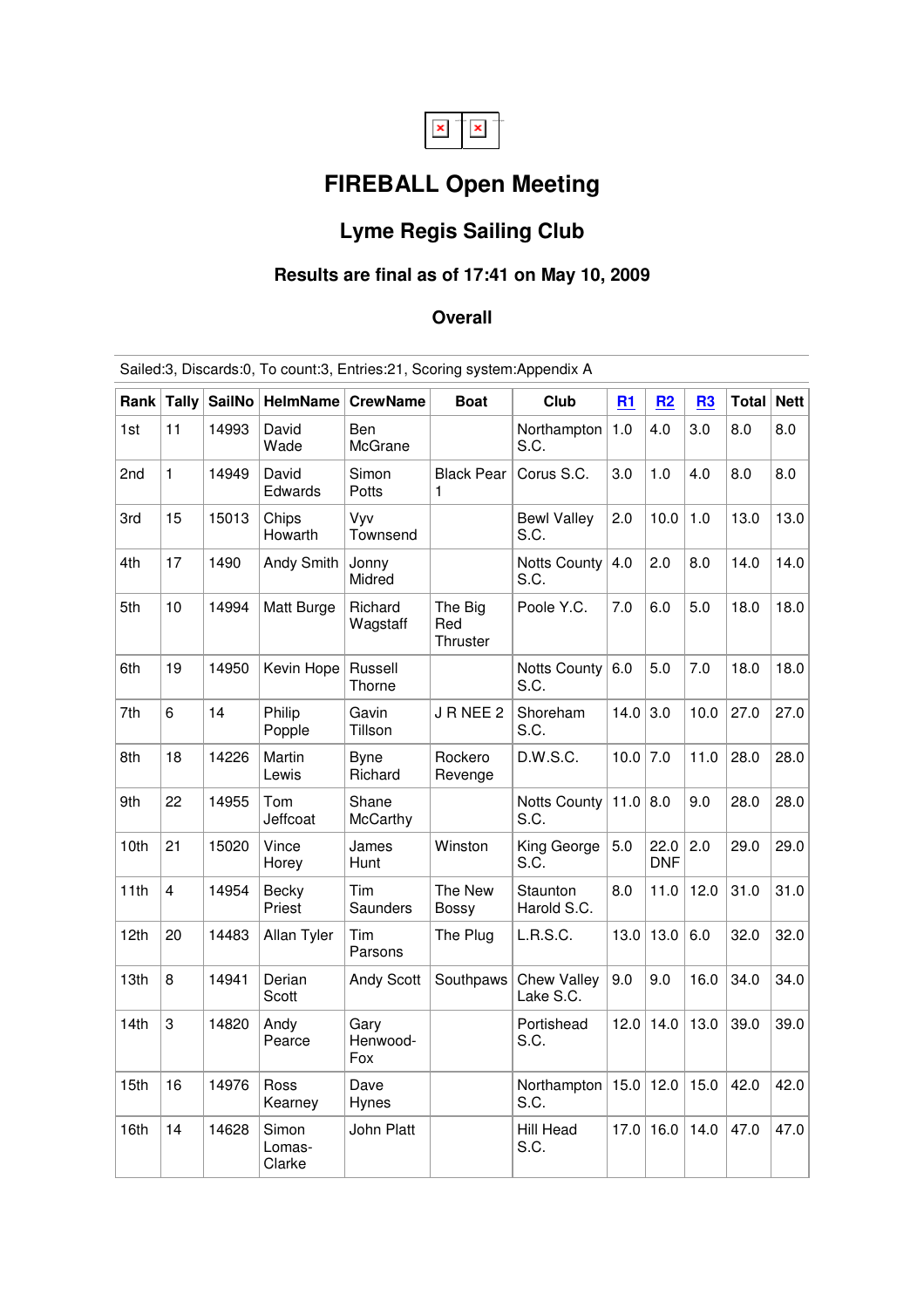| 17th | $\overline{2}$ | 14789 | Rhys<br>Lankester | Chris<br>Bishop  | Flying Pigs             | <b>Bristol</b><br>Corinthian<br>S.C. | 16.0 | 15.0               | 17.0               | 48.0 | 48.0 |
|------|----------------|-------|-------------------|------------------|-------------------------|--------------------------------------|------|--------------------|--------------------|------|------|
| 18th | 7              | 14621 | Jeremy<br>Hurst   | Andrew<br>Hurst  | Indefiaball             | Parkstone<br>Y.C.                    | 20.0 | 17.0               | 22.0<br><b>DNF</b> | 59.0 | 59.0 |
| 19th | 12             | 14883 | Debi<br>Gibson    | Stuart<br>Hopson |                         | Staunton<br>Harold S.C.              | 18.0 | 22.0<br><b>DNF</b> | 22.0<br><b>DNC</b> | 62.0 | 62.0 |
| 20th | 5              | 14576 | Sam<br>Downing    | Alex<br>Downing  | <b>Brassy</b><br>Lassie | Parkstone Y.<br>C.                   | 19.0 | 22.0<br><b>DNF</b> | 22.0<br><b>DNF</b> | 63.0 | 63.0 |
| 21st | 9              | 14682 | Katherine<br>Wood | Julia<br>Toynton | Crocodile<br>Gordon     | C.U.Cr.C.                            | 21.0 | 22.0<br><b>DNF</b> | 22.0<br><b>DNF</b> | 65.0 | 65.0 |

#### **R1**

|                | Start:Start 1, Finishes:Place |               |                     |                         |                         |                                 |                |               |  |  |  |
|----------------|-------------------------------|---------------|---------------------|-------------------------|-------------------------|---------------------------------|----------------|---------------|--|--|--|
| Rank           | Tally                         | <b>SailNo</b> | <b>HelmName</b>     | <b>CrewName</b>         | <b>Boat</b>             | Club                            | <b>Place</b>   | <b>Points</b> |  |  |  |
| 1              | 11                            | 14993         | David Wade          | Ben<br>McGrane          |                         | Northampton<br>S.C.             | 1              | 1.0           |  |  |  |
| $\overline{c}$ | 15                            | 15013         | Chips<br>Howarth    | Vyv<br>Townsend         |                         | <b>Bewl Valley</b><br>S.C.      | $\overline{c}$ | 2.0           |  |  |  |
| 3              | $\mathbf{1}$                  | 14949         | David<br>Edwards    | Simon Potts             | <b>Black Pear 1</b>     | Corus S.C.                      | 3              | 3.0           |  |  |  |
| 4              | 17                            | 1490          | Andy Smith          | Jonny Midred            |                         | <b>Notts County</b><br>S.C.     | $\overline{4}$ | 4.0           |  |  |  |
| 5              | 21                            | 15020         | Vince Horey         | James Hunt              | Winston                 | King George<br>S.C.             | 5              | 5.0           |  |  |  |
| 6              | 19                            | 14950         | Kevin Hope          | Russell<br>Thorne       |                         | <b>Notts County</b><br>S.C.     | 6              | 6.0           |  |  |  |
| 7              | 10                            | 14994         | Matt Burge          | Richard<br>Wagstaff     | The Big Red<br>Thruster | Poole Y.C.                      | $\overline{7}$ | 7.0           |  |  |  |
| 8              | $\overline{4}$                | 14954         | <b>Becky Priest</b> | Tim<br>Saunders         | The New<br><b>Bossy</b> | Staunton<br>Harold S.C.         | 8              | 8.0           |  |  |  |
| 9              | 8                             | 14941         | Derian Scott        | <b>Andy Scott</b>       | Southpaws               | <b>Chew Valley</b><br>Lake S.C. | 9              | 9.0           |  |  |  |
| 10             | 18                            | 14226         | <b>Martin Lewis</b> | <b>Byne Richard</b>     | Rockero<br>Revenge      | D.W.S.C.                        | 10             | 10.0          |  |  |  |
| 11             | 22                            | 14955         | Tom Jeffcoat        | Shane<br>McCarthy       |                         | <b>Notts County</b><br>S.C.     | 11             | 11.0          |  |  |  |
| 12             | 3                             | 14820         | <b>Andy Pearce</b>  | Gary<br>Henwood-<br>Fox |                         | Portishead<br>S.C.              | 12             | 12.0          |  |  |  |
| 13             | 20                            | 14483         | Allan Tyler         | <b>Tim Parsons</b>      | The Plug                | L.R.S.C.                        | 13             | 13.0          |  |  |  |
| 14             | 6                             | 14            | Philip Popple       | Gavin Tillson           | JRNEE 2                 | Shoreham S.C.                   | 14             | 14.0          |  |  |  |
| 15             | 16                            | 14976         | Ross<br>Kearney     | Dave Hynes              |                         | Northampton<br>S.C.             | 15             | 15.0          |  |  |  |
| 16             | $\overline{c}$                | 14789         | Rhys                | Chris Bishop            | <b>Flying Pigs</b>      | <b>Bristol</b>                  | 16             | 16.0          |  |  |  |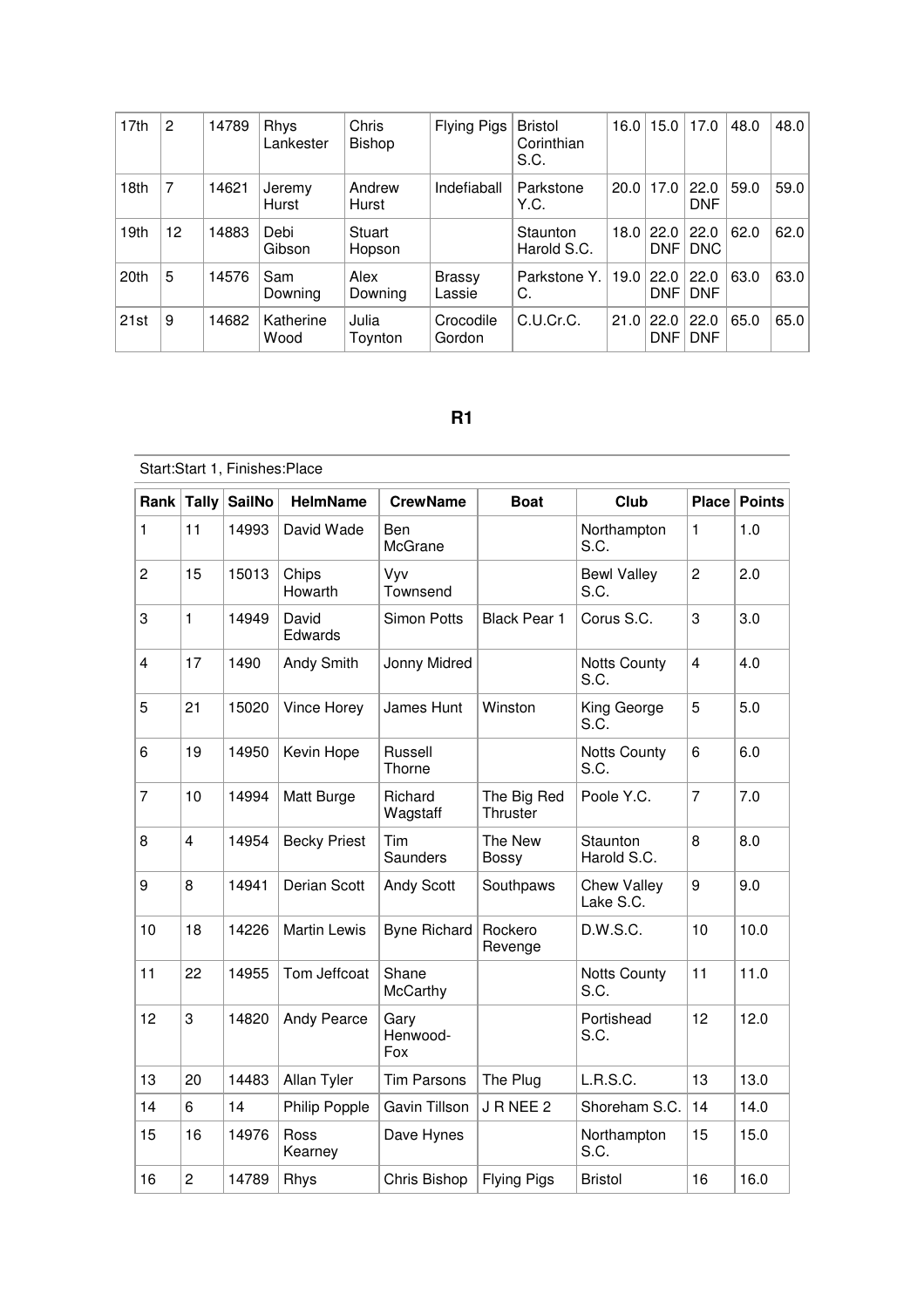|    |    |       | Lankester                 |                  |                         | Corinthian S.C.         |     |      |
|----|----|-------|---------------------------|------------------|-------------------------|-------------------------|-----|------|
| 17 | 14 | 14628 | Simon<br>Lomas-<br>Clarke | John Platt       |                         | Hill Head S.C.          | 17  | 17.0 |
| 18 | 12 | 14883 | Debi Gibson               | Stuart<br>Hopson |                         | Staunton<br>Harold S.C. | 18  | 18.0 |
| 19 | 5  | 14576 | Sam<br>Downing            | Alex<br>Downing  | <b>Brassy</b><br>Lassie | Parkstone Y.<br>C.      | 19  | 19.0 |
| 20 | 7  | 14621 | Jeremy Hurst              | Andrew<br>Hurst  | Indefiaball             | Parkstone Y.C.          | -20 | 20.0 |
| 21 | 9  | 14682 | Katherine<br>Wood         | Julia Toynton    | Crocodile<br>Gordon     | C.U.Cr.C.               | 21  | 21.0 |

### **R2**

|                | Start:Start 1, Finishes:Place |               |                     |                         |                         |                                   |                         |               |  |  |  |
|----------------|-------------------------------|---------------|---------------------|-------------------------|-------------------------|-----------------------------------|-------------------------|---------------|--|--|--|
|                | Rank Tally                    | <b>SailNo</b> | <b>HelmName</b>     | <b>CrewName</b>         | <b>Boat</b>             | Club                              | <b>Place</b>            | <b>Points</b> |  |  |  |
| 1              | $\mathbf{1}$                  | 14949         | David<br>Edwards    | <b>Simon Potts</b>      | <b>Black Pear 1</b>     | Corus S.C.                        | 1                       | 1.0           |  |  |  |
| $\overline{c}$ | 17                            | 1490          | Andy Smith          | Jonny Midred            |                         | <b>Notts County</b><br>S.C.       | $\overline{c}$          | 2.0           |  |  |  |
| 3              | 6                             | 14            | Philip Popple       | Gavin Tillson           | JRNEE 2                 | Shoreham S.C.                     | 3                       | 3.0           |  |  |  |
| 4              | 11                            | 14993         | David Wade          | Ben<br>McGrane          |                         | Northampton<br>S.C.               | $\overline{\mathbf{4}}$ | 4.0           |  |  |  |
| 5              | 19                            | 14950         | Kevin Hope          | Russell<br>Thorne       |                         | <b>Notts County</b><br>S.C.       | 5                       | 5.0           |  |  |  |
| 6              | 10                            | 14994         | Matt Burge          | Richard<br>Wagstaff     | The Big Red<br>Thruster | Poole Y.C.                        | 6                       | 6.0           |  |  |  |
| 7              | 18                            | 14226         | <b>Martin Lewis</b> | <b>Byne Richard</b>     | Rockero<br>Revenge      | D.W.S.C.                          | $\overline{7}$          | 7.0           |  |  |  |
| 8              | 22                            | 14955         | Tom Jeffcoat        | Shane<br>McCarthy       |                         | <b>Notts County</b><br>S.C.       | 8                       | 8.0           |  |  |  |
| 9              | 8                             | 14941         | Derian Scott        | Andy Scott              | Southpaws               | <b>Chew Valley</b><br>Lake S.C.   | 9                       | 9.0           |  |  |  |
| 10             | 15                            | 15013         | Chips<br>Howarth    | Vyv<br>Townsend         |                         | <b>Bewl Valley</b><br>S.C.        | 10                      | 10.0          |  |  |  |
| 11             | $\overline{\mathbf{4}}$       | 14954         | <b>Becky Priest</b> | Tim<br>Saunders         | The New<br><b>Bossy</b> | Staunton<br>Harold S.C.           | 11                      | 11.0          |  |  |  |
| 12             | 16                            | 14976         | Ross<br>Kearney     | Dave Hynes              |                         | Northampton<br>S.C.               | 12                      | 12.0          |  |  |  |
| 13             | 20                            | 14483         | Allan Tyler         | <b>Tim Parsons</b>      | The Plug                | L.R.S.C.                          | 13                      | 13.0          |  |  |  |
| 14             | 3                             | 14820         | <b>Andy Pearce</b>  | Gary<br>Henwood-<br>Fox |                         | Portishead<br>S.C.                | 14                      | 14.0          |  |  |  |
| 15             | $\overline{2}$                | 14789         | Rhys<br>Lankester   | Chris Bishop            | <b>Flying Pigs</b>      | <b>Bristol</b><br>Corinthian S.C. | 15                      | 15.0          |  |  |  |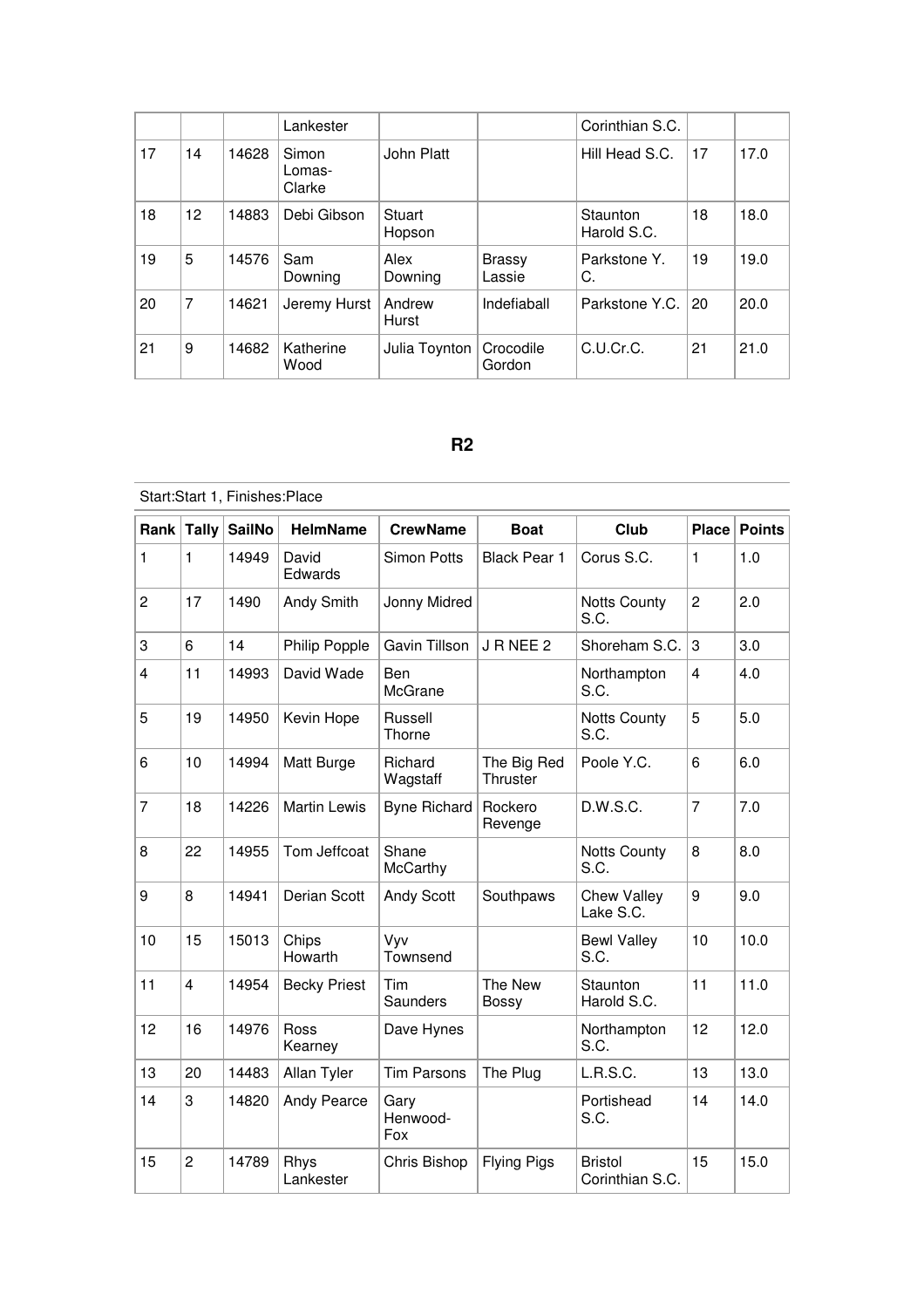| 16 | 14 | 14628 | Simon<br>Lomas-<br>Clarke | John Platt       |                         | Hill Head S.C.          | 16         | 16.0 |
|----|----|-------|---------------------------|------------------|-------------------------|-------------------------|------------|------|
| 17 | 7  | 14621 | Jeremy Hurst              | Andrew<br>Hurst  | Indefiaball             | Parkstone Y.C.          | 17         | 17.0 |
| 18 | 21 | 15020 | Vince Horey               | James Hunt       | Winston                 | King George<br>S.C.     | <b>DNF</b> | 22.0 |
| 18 | 12 | 14883 | Debi Gibson               | Stuart<br>Hopson |                         | Staunton<br>Harold S.C. | <b>DNF</b> | 22.0 |
| 18 | 5  | 14576 | Sam<br>Downing            | Alex<br>Downing  | <b>Brassy</b><br>Lassie | Parkstone Y.<br>C.      | <b>DNF</b> | 22.0 |
| 18 | 9  | 14682 | Katherine<br>Wood         | Julia Toynton    | Crocodile<br>Gordon     | C.U.Cr.C.               | <b>DNF</b> | 22.0 |

## **R3**

|                | Start:Start 1, Finishes:Place |               |                           |                         |                         |                             |                         |               |  |  |  |
|----------------|-------------------------------|---------------|---------------------------|-------------------------|-------------------------|-----------------------------|-------------------------|---------------|--|--|--|
| Rank           | <b>Tally</b>                  | <b>SailNo</b> | <b>HelmName</b>           | <b>CrewName</b>         | <b>Boat</b>             | Club                        | <b>Place</b>            | <b>Points</b> |  |  |  |
| 1              | 15                            | 15013         | Chips<br>Howarth          | Vyv<br>Townsend         |                         | <b>Bewl Valley</b><br>S.C.  | 1                       | 1.0           |  |  |  |
| $\overline{c}$ | 21                            | 15020         | Vince Horey               | James Hunt              | Winston                 | King George<br>S.C.         | $\overline{c}$          | 2.0           |  |  |  |
| 3              | 11                            | 14993         | David Wade                | Ben<br>McGrane          |                         | Northampton<br>S.C.         | 3                       | 3.0           |  |  |  |
| 4              | $\mathbf{1}$                  | 14949         | David<br>Edwards          | <b>Simon Potts</b>      | <b>Black Pear 1</b>     | Corus S.C.                  | $\overline{\mathbf{4}}$ | 4.0           |  |  |  |
| 5              | 10                            | 14994         | Matt Burge                | Richard<br>Wagstaff     | The Big Red<br>Thruster | Poole Y.C.                  | 5                       | 5.0           |  |  |  |
| 6              | 20                            | 14483         | Allan Tyler               | <b>Tim Parsons</b>      | The Plug                | <b>L.R.S.C.</b>             | 6                       | 6.0           |  |  |  |
| 7              | 19                            | 14950         | Kevin Hope                | Russell<br>Thorne       |                         | <b>Notts County</b><br>S.C. | 7                       | 7.0           |  |  |  |
| 8              | 17                            | 1490          | Andy Smith                | Jonny Midred            |                         | <b>Notts County</b><br>S.C. | 8                       | 8.0           |  |  |  |
| 9              | 22                            | 14955         | Tom Jeffcoat              | Shane<br>McCarthy       |                         | <b>Notts County</b><br>S.C. | 9                       | 9.0           |  |  |  |
| 10             | 6                             | 14            | Philip Popple             | Gavin Tillson           | JRNEE 2                 | Shoreham S.C.               | 10                      | 10.0          |  |  |  |
| 11             | 18                            | 14226         | <b>Martin Lewis</b>       | <b>Byne Richard</b>     | Rockero<br>Revenge      | D.W.S.C.                    | 11                      | 11.0          |  |  |  |
| 12             | $\overline{4}$                | 14954         | <b>Becky Priest</b>       | Tim<br>Saunders         | The New<br><b>Bossy</b> | Staunton<br>Harold S.C.     | 12                      | 12.0          |  |  |  |
| 13             | 3                             | 14820         | Andy Pearce               | Gary<br>Henwood-<br>Fox |                         | Portishead<br>S.C.          | 13                      | 13.0          |  |  |  |
| 14             | 14                            | 14628         | Simon<br>Lomas-<br>Clarke | John Platt              |                         | Hill Head S.C.              | 14                      | 14.0          |  |  |  |